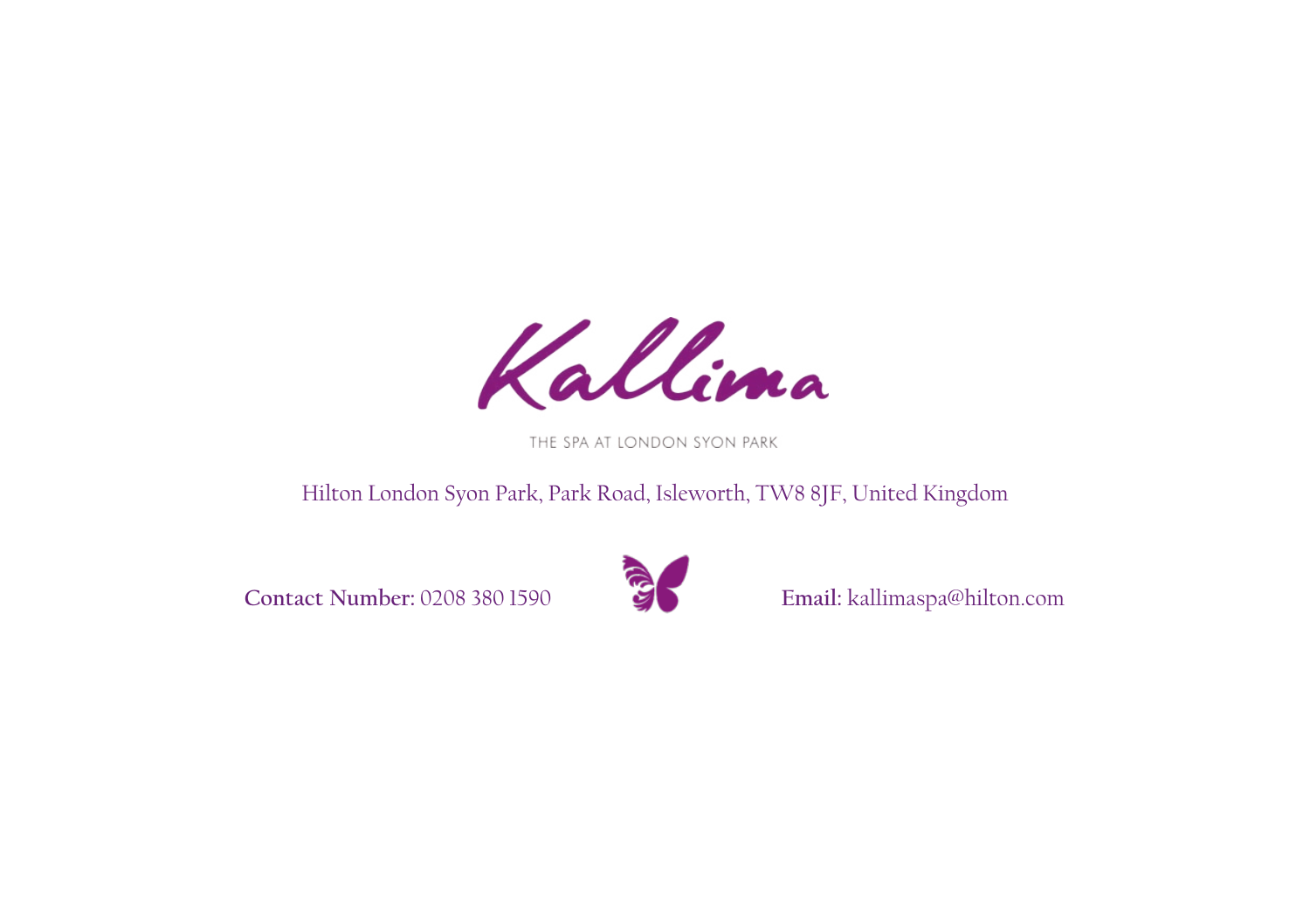

## Spa Club Membership Benefits

| Usage of pool and changing rooms (1 day/month)                                       |  |  |
|--------------------------------------------------------------------------------------|--|--|
| Usage of spa heat facilities (1 day/month)                                           |  |  |
| Bath towel                                                                           |  |  |
| Free parking                                                                         |  |  |
| 15% off - Spa treatments MON-FRI                                                     |  |  |
| 10% off - Spa Retail                                                                 |  |  |
| 15% off - Food & Beverage (Food and Drinks orders) MON - FRI                         |  |  |
| Complimentary access - Syon Park Pleasure Gardens (*1 day/month)                     |  |  |
| Complimentary 5 guest passes (*one off at time of joining > DD membership)           |  |  |
| Complimentary 10 guest passes (*one off when pre-paid 6 months in advance)           |  |  |
| Complimentary 15 guest passes (*one off when pre-paid 1 year in advance)             |  |  |
| Automatic enrollment into the Hilton Honors programme                                |  |  |
| Refer a new member - Receive complimentary 30 minutes treatment<br>voucher MON - THU |  |  |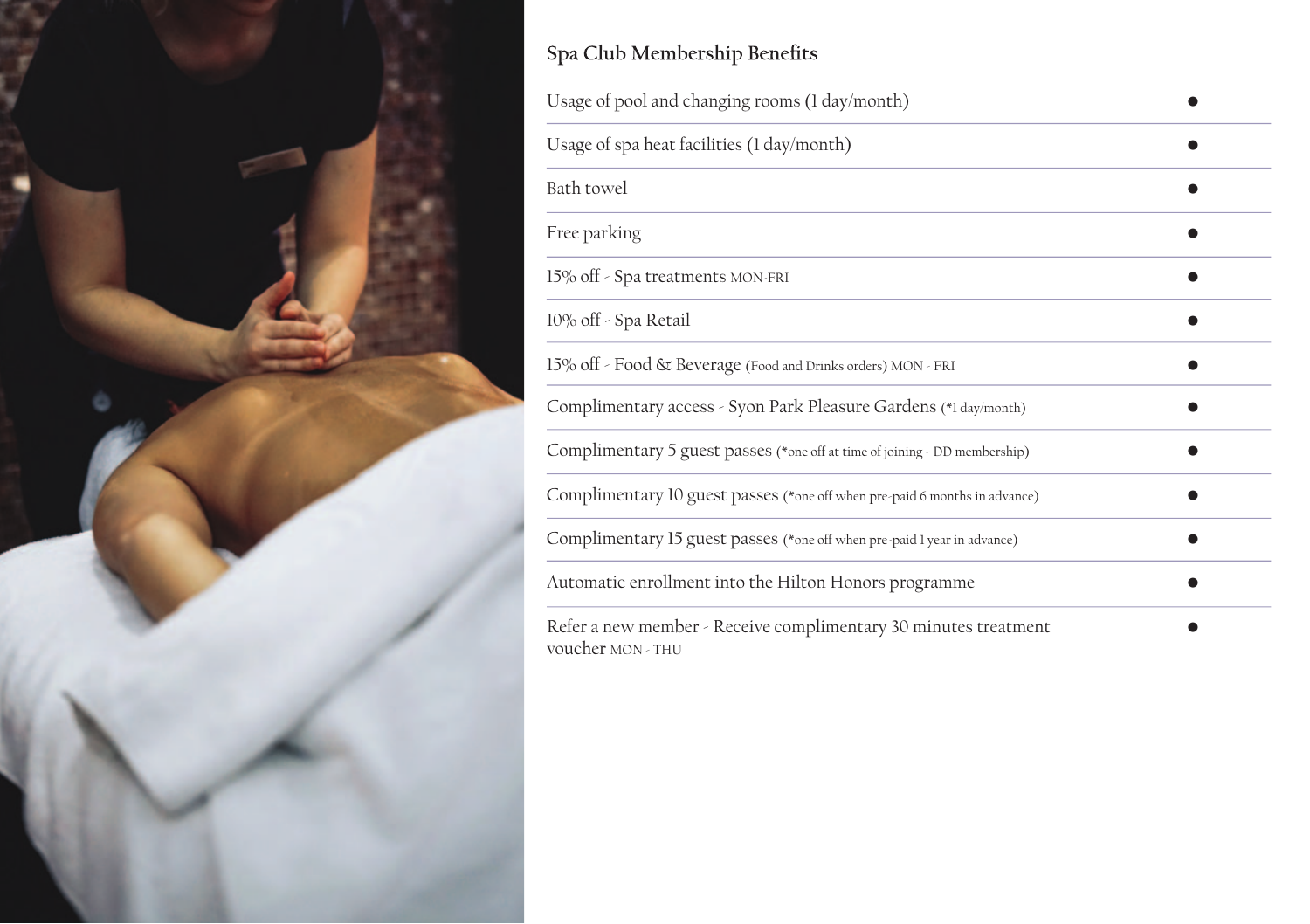## Health Club Membership Benefits

| Usage of pool and changing rooms                                                 |  |
|----------------------------------------------------------------------------------|--|
| Usage of spa heat facilities                                                     |  |
| Bath towel                                                                       |  |
| A complimentary fitness assessment (*pre-booking required)                       |  |
| Free parking                                                                     |  |
| 15% off - Spa treatments MON-FRI                                                 |  |
| 10% off - Spa retail                                                             |  |
| 15% off - Food & Beverage (food and drinks orders) MON - FRI                     |  |
| Complimentary access - Syon Park Pleasure Gardens (*restrictions apply)          |  |
| Access across 45 Livingwell (Hilton) Health Clubs (*4 times/month)               |  |
| One complimentary drinks voucher (*issued at time of joining)                    |  |
| Complimentary 5 guest passes (*one off at time of joining < DD membership)       |  |
| Complimentary 10 guest passes (*one off when pre-paid 6 months in advance)       |  |
| Complimentary 15 guest passes (*one off when pre-paid 1 year in advance)         |  |
| Complimentary spa treatment voucher<br>(*one off at time of joining) MON - FRI   |  |
| Automatic enrollment into the Hilton Honors programme                            |  |
| Refer a new member - Receive complimentary 1 hour treatment<br>voucher MON - FRI |  |